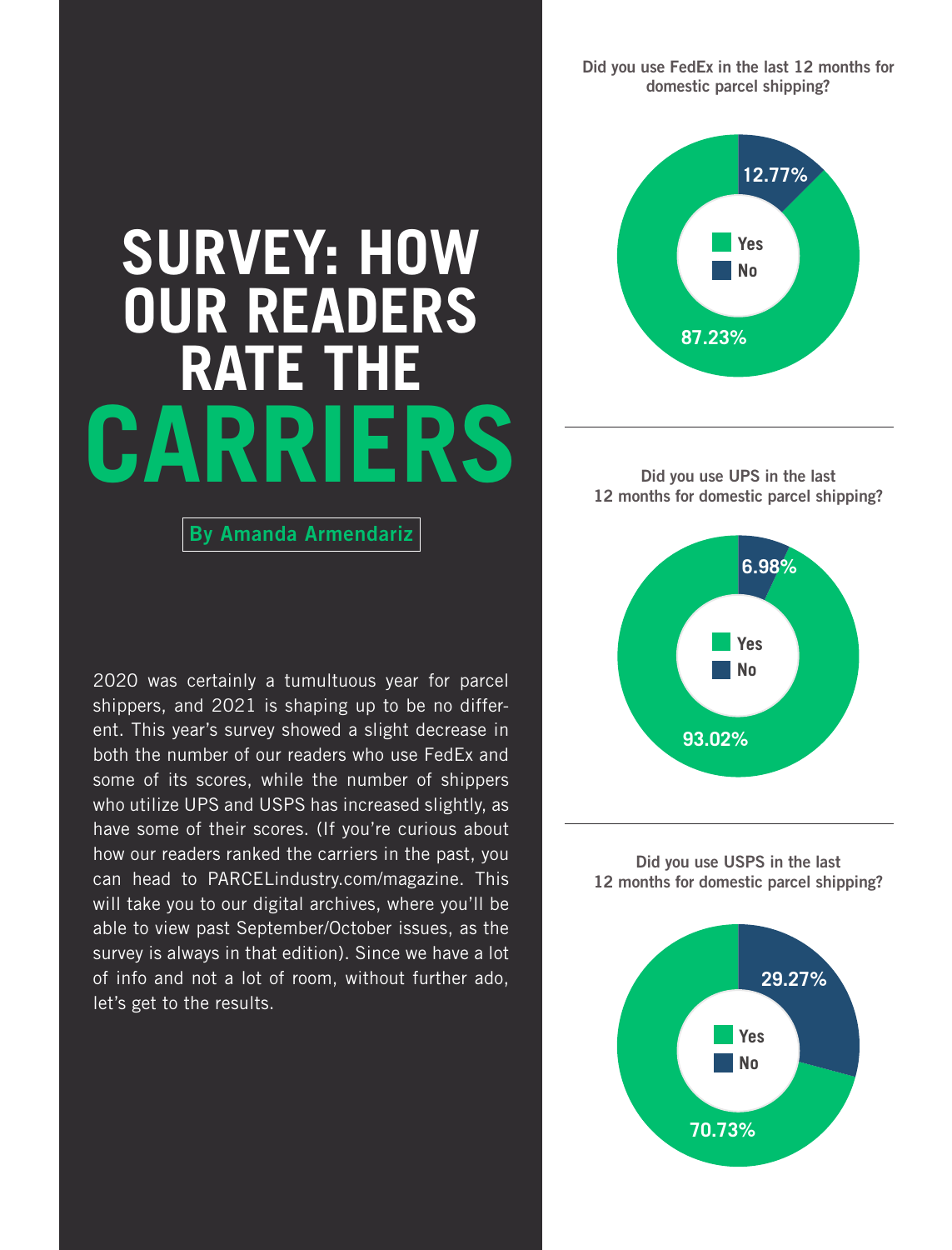# **Carrier Performance**

*On a scale of 1-5, with 5 being the highest rating.*

## **Customer Service**



UPS | 3.38 USPS | 2.34

#### **On-time Service Performance**



# **Delivery Performance**

(driver courtesy, package handling)

|  | ★★★★★ |  |
|--|-------|--|
|  | ★★★★★ |  |
|  | ★★★★★ |  |

FedEx | 2.92 UPS | 3.48

USPS | 2.76

# **Claims Processing**



FedEx | 2.55 UPS | 2.65 USPS | 1.79

## **Refunds for Late Delivery**

|  | ★★★★ |  |
|--|------|--|
|  | ★★★★ |  |
|  | ★★★★ |  |

| FedEx 1 2.24 |
|--------------|
| UPS 1 2.63   |
| USPS L1.69   |

**Pricing** (published rates for service levels, willingness/fairness of negotiations)



# **Other Insights into Our Industry**

Seventy percent of our readers reached out to their carrier(s) to discuss COVID concerns last year, so this year's 83% is a decent increase.



The number of our readers who said the carriers handled their concerns regarding COVID-19 "very well" grew compared to last year, but so did the number of those who said their concerns were handled "not at all well."



**Other** 

Do you think that there is enough competition in the parcel delivery market to keep pricing reasonable and service good?

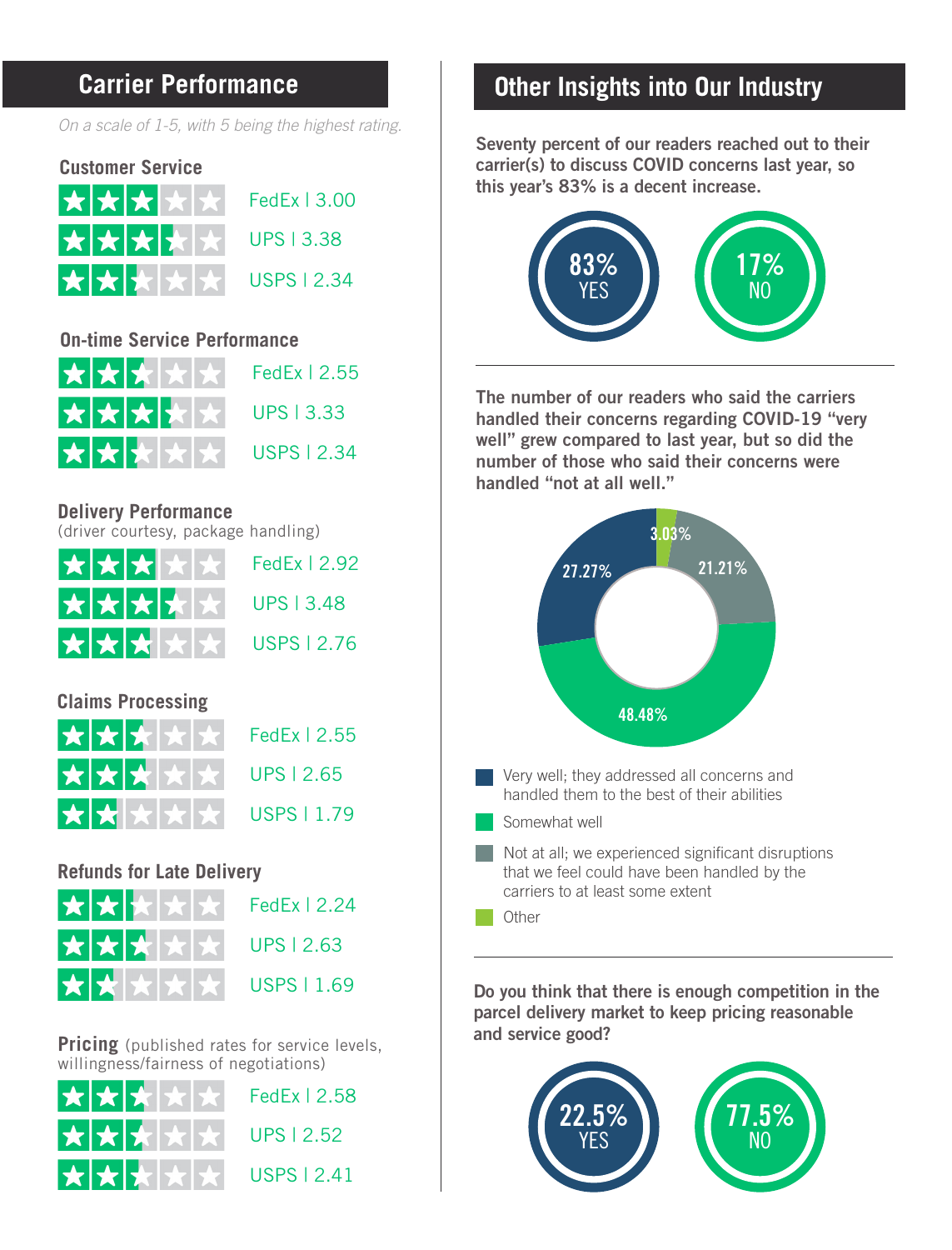

#### Carriers and levels of service used so far in 2021